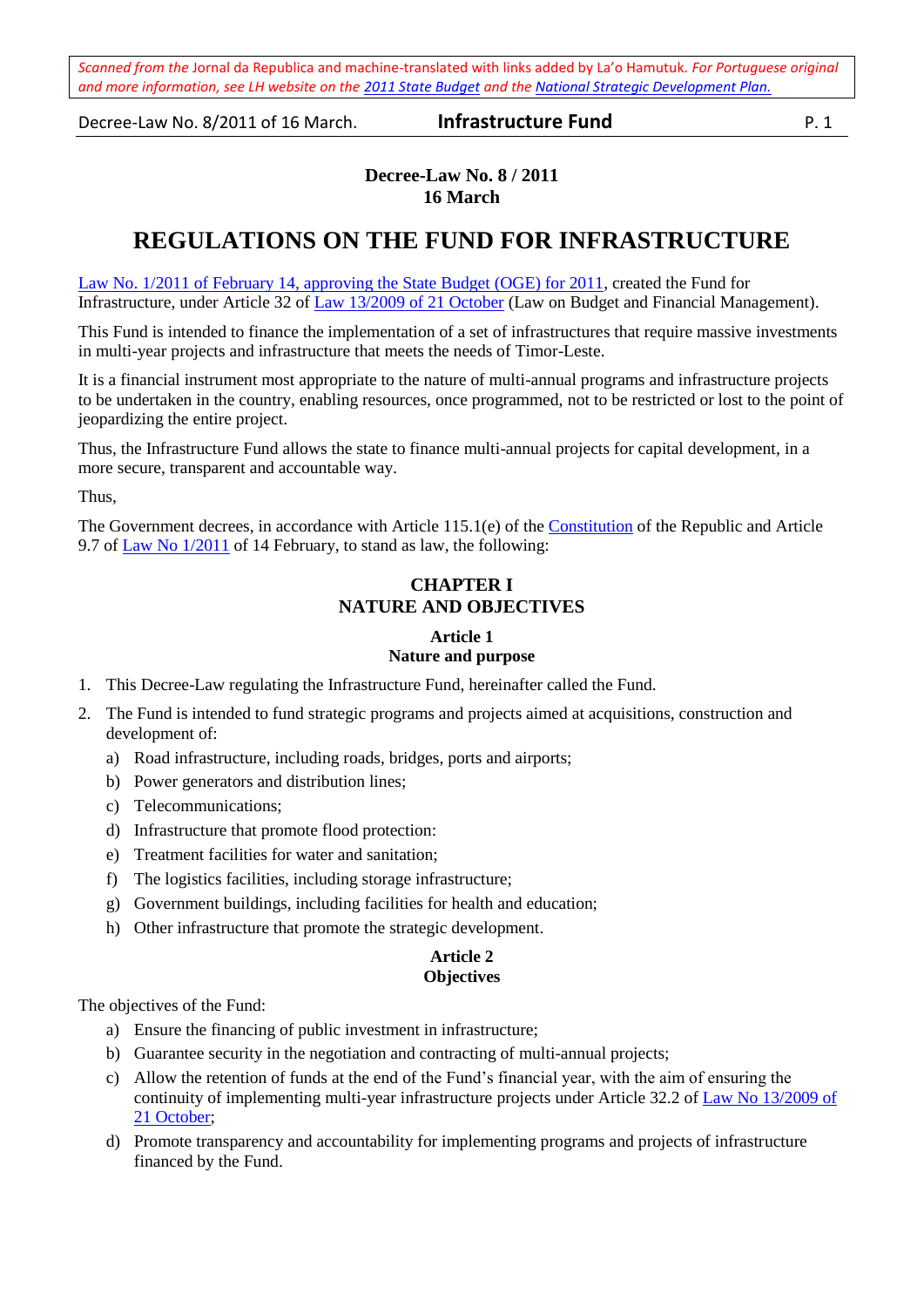Decree-Law No. 8/2011 of 16 March. **Infrastructure Fund** P. 2

## **CHAPTER II**

## **BOARD OF DIRECTORS** (Conselho de Administração)

#### **Article 3**

## **Composition**

- 1. The Board of Directors is the entity responsible for operations of the Fund.
- 2. The Board is composed, in permanent regime, the Prime Minister, who chairs, the Finance Minister and Minister of Infrastructure.
- 3. Also part of the Board, temporarily, other members of the Government, that relate to programs and projects to be financed by the Fund.

## **Article 4 Mandate**

- 1. The Board of Directors, namely, is mandated to:
	- a) Approve and prioritize projects to be financed by the Fund and their respective estimated costs;
	- b) Approve the funding options for each project;
	- c) Coordinate the preparation and approve the proposed budget of the Fund, to be submitted to the Budget Review Committee;
	- d) Allow payments to be processed through the Fund;
	- e) Approving the Activity Reports and the Accounting Report of the Fund.
- 2. The Board may delegate to any member of the powers referred to in the preceding paragraph.

### **Article 5 Functioning**

- 1. The Board shall meet whenever convened by its chairman or a majority of its members.
- 2. The Board decides by simple majority of members present, with the President having the casting vote.
- 3. In the absences, absences or incapacity of the President, this means the replacement from the remaining Council members.
- 4. The Board's decisions are reasoned and recorded in the minutes.

## **Article 6 Technical and administrative support**

The Board is supported technically and administratively by the Major Project Secretariat.

## **CHAPTER III PROGRAM, PROJECTS AND BUDGET ING**

## **Article 7**

### **Infrastructure Programs and Projects**

The programs and projects to be financed by the Fund are proposed by Ministries or other bodies and approved by the Board of Directors of the Fund.

#### **Article 8 Fund budget**

The proposed budget of the Fund is presented to the National Parliament together with the proposed state budget, according to [Law no. 13/2009 of 21 October](http://www.laohamutuk.org/econ/debt/LeiOrsJesFin13_2009En.pdf) on Budget and Financial Management.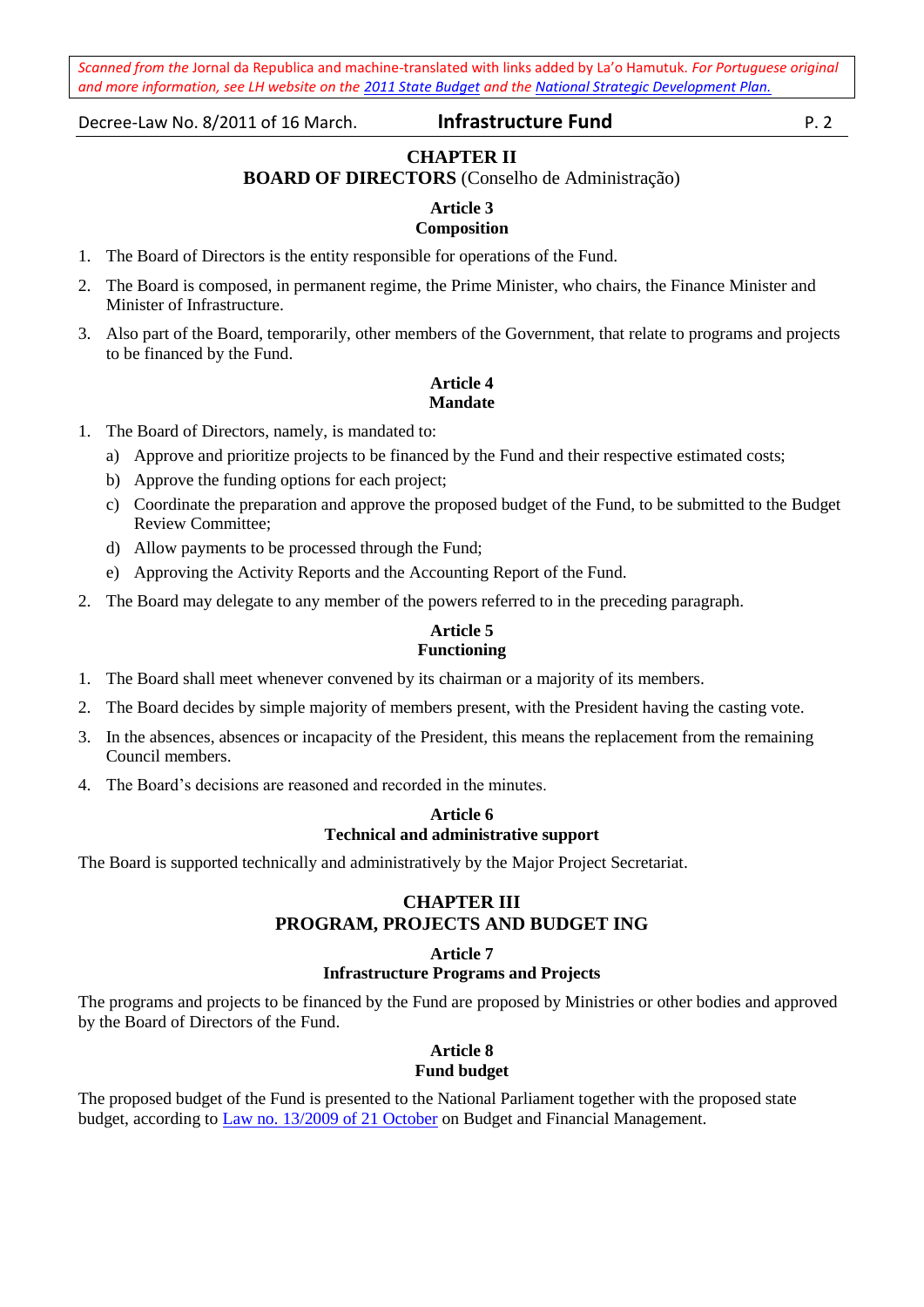Decree-Law No. 8/2011 of 16 March. **Infrastructure Fund** P. 3

## **Article 9 Receipts and Expenses**

- 1. Fund receipts:
	- a) The budget allocated annually by the State Budget Law;
	- b) Other revenues allocated by law or contract.
- 2. All expenses necessary to achieve the purposes to which the Fund is intended constitute expenses of the Fund.

## **CHAPTER IV FUND EXECUTION**

# **Article 10**

## **Official account**

- 1. The Fund has an official account, held in a banking institution headquartered in the national territory, in which all revenues are credited and all expenses of the Fund charged.
- 2. The opening of the account referred to in the preceding paragraph is authorized by the Minister of Finance.

## **Article 11 Authorization of expenditure**

- 1. The implementation of expenditure and payment processing can occur only after authorization by the Board of Directors for to realize expenses through the Fund, in its fiscal year.
- 2. The payments to be made by the Fund are processed by the Ministry of Finance, through the official account.

## **Article 12 Budget amendments**

The Board is empowered to approve budget amendments in appropriations for programs and projects within the limits of the Fund's total appropriation approved by Parliament for their respective goals.

## **Article 13 Transition balances**

The balances calculated at the end of each financial year are retained in the official account of the Fund, automatically moving to the next year.

#### **Article 14 Accounting records**

It is for the Treasury to ensure the recording of all revenues and expenses of the Fund, according to the classification systems in place.

## **CHAPTER V FINAL PROVISIONS**

## **Article 15**

## **Control and financial responsibility**

Controlling the implementation of the Fund and financial responsibility are subject to rules in Title VI of [Law](http://www.laohamutuk.org/econ/debt/LeiOrsJesFin13_2009En.pdf)  13/2009, [of 21 October,](http://www.laohamutuk.org/econ/debt/LeiOrsJesFin13_2009En.pdf) on Budget and Financial Management, with the necessary adaptations.

## **Article 16 Regulation**

This law is regulated by ministerial order of the Prime Minister.